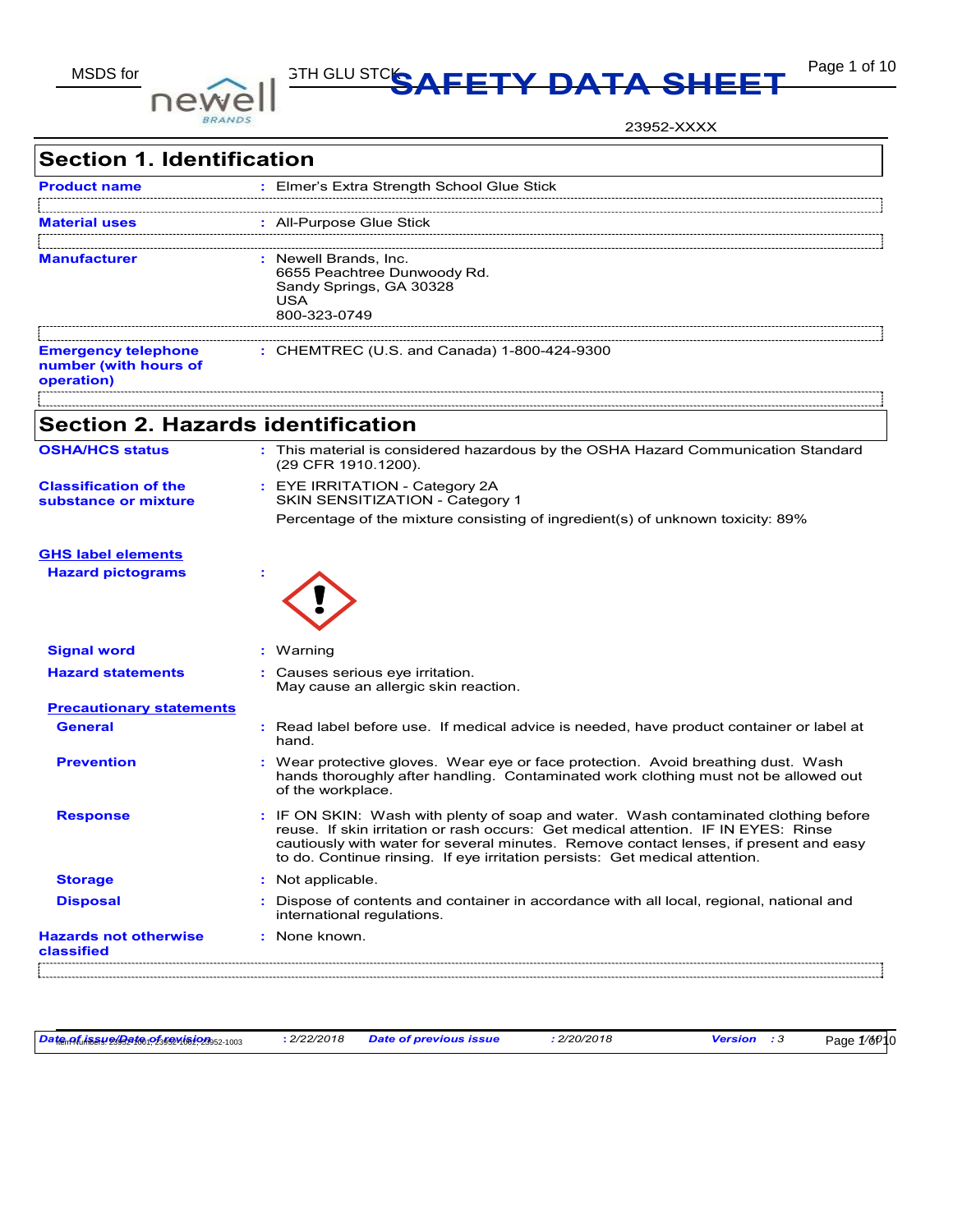### **Section 3. Composition/information on ingredients**

**Substance/mixture :** Mixture

| <b>Ingredient name</b>                           | %          | <b>CAS number</b> |
|--------------------------------------------------|------------|-------------------|
| sodium hydroxide                                 | 210 - ≤25  | 1310-73-2         |
| glycerol                                         | ≤5         | 56-81-5           |
| [3-(2,3-epoxypropoxy)propyl]diethoxymethylsilane | $\leq 0.3$ | 2897-60-1         |

Any concentration shown as a range is to protect confidentiality or is due to batch variation.

**There are no additional ingredients present which, within the current knowledge of the supplier and in the concentrations applicable, are classified as hazardous to health or the environment and hence require reporting in this section.**

**Occupational exposure limits, if available, are listed in Section 8.**

### **Section 4. First aid measures**

#### **Description of necessary first aid measures**

| <b>Eye contact</b>                                        | : Immediately flush eyes with plenty of water, occasionally lifting the upper and lower<br>eyelids. Check for and remove any contact lenses. Continue to rinse for at least 10<br>minutes. Get medical attention.                                                                                                                                                                                                                                                                                                                                                                                                                                                                                                                                                                                                         |
|-----------------------------------------------------------|---------------------------------------------------------------------------------------------------------------------------------------------------------------------------------------------------------------------------------------------------------------------------------------------------------------------------------------------------------------------------------------------------------------------------------------------------------------------------------------------------------------------------------------------------------------------------------------------------------------------------------------------------------------------------------------------------------------------------------------------------------------------------------------------------------------------------|
| <b>Inhalation</b>                                         | : Remove victim to fresh air and keep at rest in a position comfortable for breathing. If<br>not breathing, if breathing is irregular or if respiratory arrest occurs, provide artificial<br>respiration or oxygen by trained personnel. It may be dangerous to the person providing<br>aid to give mouth-to-mouth resuscitation. Get medical attention if adverse health effects<br>persist or are severe. If unconscious, place in recovery position and get medical<br>attention immediately. Maintain an open airway. Loosen tight clothing such as a collar,<br>tie, belt or waistband. In case of inhalation of decomposition products in a fire,<br>symptoms may be delayed. The exposed person may need to be kept under medical<br>surveillance for 48 hours                                                     |
| <b>Skin contact</b>                                       | : Wash with plenty of soap and water. Remove contaminated clothing and shoes. Wash<br>contaminated clothing thoroughly with water before removing it, or wear gloves.<br>Continue to rinse for at least 10 minutes. Get medical attention. In the event of any<br>complaints or symptoms, avoid further exposure. Wash clothing before reuse. Clean<br>shoes thoroughly before reuse.                                                                                                                                                                                                                                                                                                                                                                                                                                     |
| <b>Ingestion</b>                                          | : Wash out mouth with water. Remove dentures if any. Remove victim to fresh air and<br>keep at rest in a position comfortable for breathing. If material has been swallowed and<br>the exposed person is conscious, give small quantities of water to drink. Stop if the<br>exposed person feels sick as vomiting may be dangerous. Do not induce vomiting<br>unless directed to do so by medical personnel. If vomiting occurs, the head should be<br>kept low so that vomit does not enter the lungs. Get medical attention if adverse health<br>effects persist or are severe. Never give anything by mouth to an unconscious person.<br>If unconscious, place in recovery position and get medical attention immediately.<br>Maintain an open airway. Loosen tight clothing such as a collar, tie, belt or waistband. |
| <b>Most important symptoms/effects, acute and delayed</b> |                                                                                                                                                                                                                                                                                                                                                                                                                                                                                                                                                                                                                                                                                                                                                                                                                           |

| <b>Potential acute health effects</b>                     |    |                                           |                                                     |             |                    |             |
|-----------------------------------------------------------|----|-------------------------------------------|-----------------------------------------------------|-------------|--------------------|-------------|
| <b>Eve contact</b>                                        |    |                                           | : Causes serious eve irritation.                    |             |                    |             |
| <b>Inhalation</b>                                         |    |                                           | : No known significant effects or critical hazards. |             |                    |             |
| <b>Skin contact</b>                                       |    |                                           | : May cause an allergic skin reaction.              |             |                    |             |
| <b>Ingestion</b>                                          |    |                                           | : No known significant effects or critical hazards. |             |                    |             |
| <b>Over-exposure signs/symptoms</b>                       |    |                                           |                                                     |             |                    |             |
| <b>Eve contact</b>                                        | ÷. | pain or irritation<br>watering<br>redness | Adverse symptoms may include the following:         |             |                    |             |
| <b>Inhalation</b>                                         |    | : No specific data.                       |                                                     |             |                    |             |
|                                                           |    |                                           |                                                     |             |                    |             |
| Date of <i>issue</i> @ate of revision <sub>052-1003</sub> |    | : 2/22/2018                               | <b>Date of previous issue</b>                       | : 2/20/2018 | <b>Version</b> : 3 | Page 2/6P10 |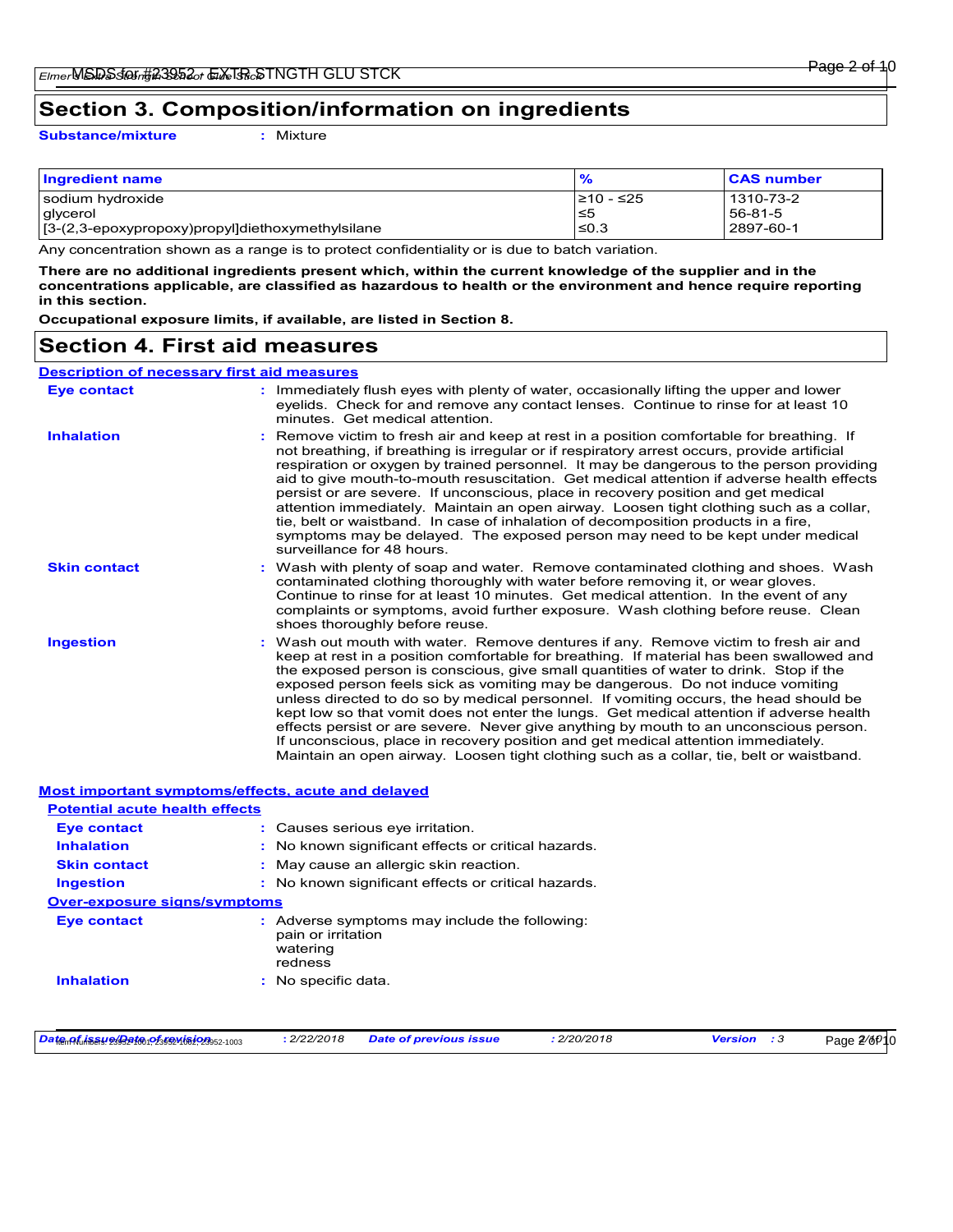### **Section 4. First aid measures**

| <b>Skin contact</b> | : Adverse symptoms may include the following:<br>irritation<br>redness               |  |
|---------------------|--------------------------------------------------------------------------------------|--|
| <b>Ingestion</b>    | : No specific data.                                                                  |  |
|                     | Indication of immediate medical attention and special treatment needed, if necessary |  |

|                                   | <u>Muncalion of Minibalate Mearcal alternon and Special Realment Necaed. Il necessary</u>                                                                                                                                                                             |
|-----------------------------------|-----------------------------------------------------------------------------------------------------------------------------------------------------------------------------------------------------------------------------------------------------------------------|
| <b>Notes to physician</b>         | : In case of inhalation of decomposition products in a fire, symptoms may be delayed.<br>The exposed person may need to be kept under medical surveillance for 48 hours.                                                                                              |
| <b>Specific treatments</b>        | : No specific treatment.                                                                                                                                                                                                                                              |
| <b>Protection of first-aiders</b> | : No action shall be taken involving any personal risk or without suitable training. It may<br>be dangerous to the person providing aid to give mouth-to-mouth resuscitation. Wash<br>contaminated clothing thoroughly with water before removing it, or wear gloves. |

#### **See toxicological information (Section 11)**

### **Section 5. Fire-fighting measures**

| <b>Extinguishing media</b>                               |                                                                                                                                                                                                     |
|----------------------------------------------------------|-----------------------------------------------------------------------------------------------------------------------------------------------------------------------------------------------------|
| <b>Suitable extinguishing</b><br>media                   | : Use an extinguishing agent suitable for the surrounding fire.                                                                                                                                     |
| <b>Unsuitable extinguishing</b><br>media                 | : None known.                                                                                                                                                                                       |
| <b>Specific hazards arising</b><br>from the chemical     | : No specific fire or explosion hazard.                                                                                                                                                             |
| <b>Hazardous thermal</b><br>decomposition products       | Decomposition products may include the following materials:<br>carbon dioxide<br>carbon monoxide<br>nitrogen oxides<br>metal oxide/oxides                                                           |
| <b>Special protective actions</b><br>for fire-fighters   | : Promptly isolate the scene by removing all persons from the vicinity of the incident if<br>there is a fire. No action shall be taken involving any personal risk or without suitable<br>training. |
| <b>Special protective</b><br>equipment for fire-fighters | Fire-fighters should wear appropriate protective equipment and self-contained breathing<br>apparatus (SCBA) with a full face-piece operated in positive pressure mode.                              |

### **Section 6. Accidental release measures**

|                                                       | Personal precautions, protective equipment and emergency procedures                                                                                                                                                                                                                                                                                                               |
|-------------------------------------------------------|-----------------------------------------------------------------------------------------------------------------------------------------------------------------------------------------------------------------------------------------------------------------------------------------------------------------------------------------------------------------------------------|
| For non-emergency<br>personnel                        | : No action shall be taken involving any personal risk or without suitable training.<br>Evacuate surrounding areas. Keep unnecessary and unprotected personnel from<br>entering. Do not touch or walk through spilled material. Provide adequate ventilation.<br>Wear appropriate respirator when ventilation is inadequate. Put on appropriate<br>personal protective equipment. |
| For emergency responders                              | If specialized clothing is required to deal with the spillage, take note of any information in<br>÷.<br>Section 8 on suitable and unsuitable materials. See also the information in "For non-<br>emergency personnel".                                                                                                                                                            |
| <b>Environmental precautions</b>                      | : Avoid dispersal of spilled material and runoff and contact with soil, waterways, drains<br>and sewers. Inform the relevant authorities if the product has caused environmental<br>pollution (sewers, waterways, soil or air).                                                                                                                                                   |
| Methods and materials for containment and cleaning up |                                                                                                                                                                                                                                                                                                                                                                                   |
| <b>Small spill</b>                                    | : Move containers from spill area. Avoid dust generation. Using a vacuum with HEPA<br>filter will reduce dust dispersal. Place spilled material in a designated, labeled waste<br>container. Dispose of via a licensed waste disposal contractor.                                                                                                                                 |
| Date of issue and of 150 Misions2-1003                | : 2/22/2018<br><b>Date of previous issue</b><br>: 2/20/2018<br><b>Version</b> : 3<br>Page 3/6P                                                                                                                                                                                                                                                                                    |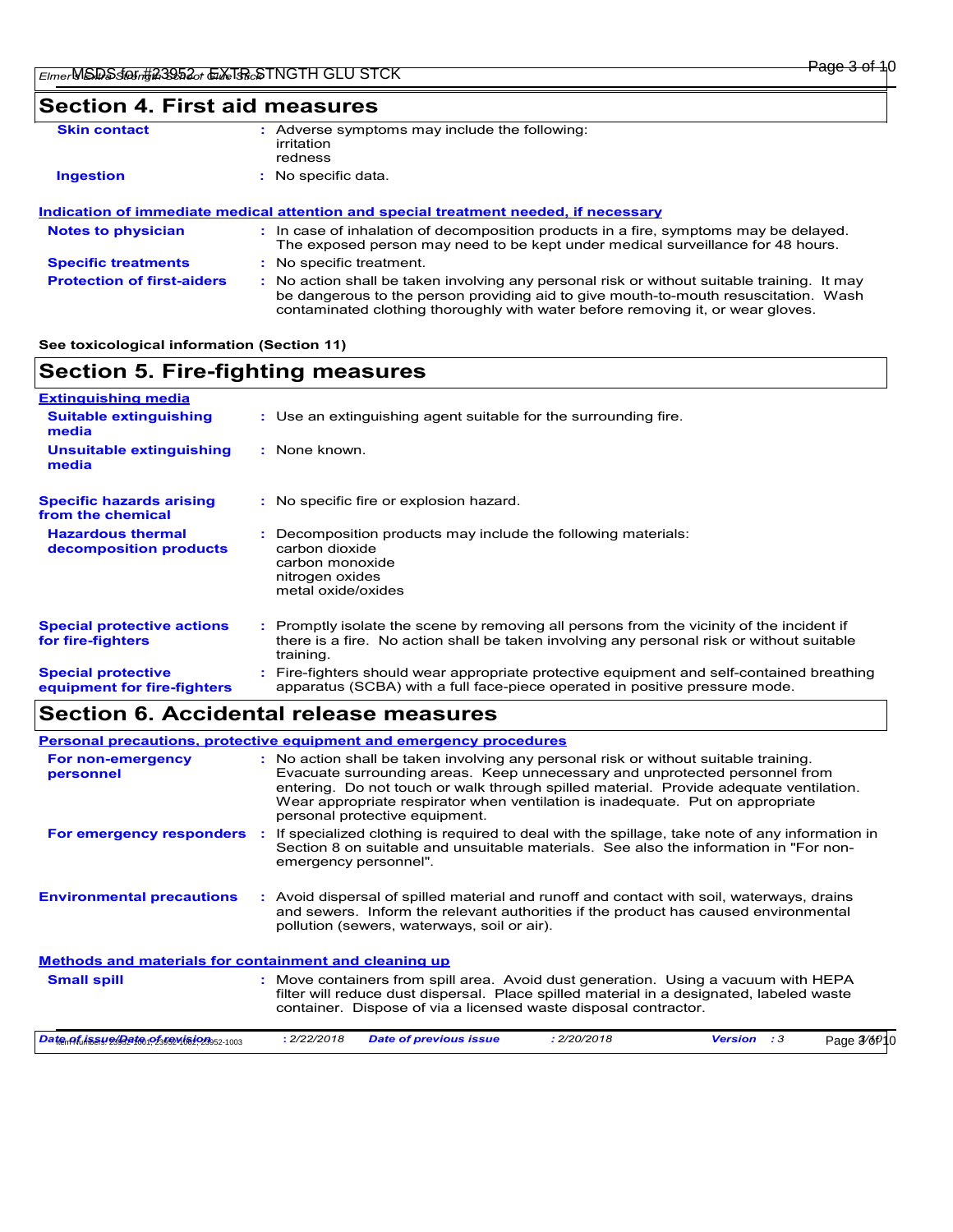Page 4<sup>/</sup>6<sup>p</sup>10

#### **Section 6. Accidental release measures**

| ro | -<br>. . | nil |
|----|----------|-----|
|    |          |     |

**Large spill the containers from spill area.** Approach release from upwind. Prevent entry into **Large spill** sewers, water courses, basements or confined areas. Avoid dust generation. Do not dry sweep. Vacuum dust with equipment fitted with a HEPA filter and place in a closed, labeled waste container. Dispose of via a licensed waste disposal contractor. Note: see Section 1 for emergency contact information and Section 13 for waste disposal.

### **Section 7. Handling and storage**

| <b>Precautions for safe handling</b>                                             |                                                                                                                                                                                                                                                                                                                                                                                                                                                                                                               |
|----------------------------------------------------------------------------------|---------------------------------------------------------------------------------------------------------------------------------------------------------------------------------------------------------------------------------------------------------------------------------------------------------------------------------------------------------------------------------------------------------------------------------------------------------------------------------------------------------------|
| <b>Protective measures</b>                                                       | : Put on appropriate personal protective equipment (see Section 8). Persons with a<br>history of skin sensitization problems should not be employed in any process in which<br>this product is used. Do not get in eyes or on skin or clothing. Do not ingest. Keep in<br>the original container or an approved alternative made from a compatible material, kept<br>tightly closed when not in use. Empty containers retain product residue and can be<br>hazardous. Do not reuse container.                 |
| <b>Advice on general</b><br>occupational hygiene                                 | : Eating, drinking and smoking should be prohibited in areas where this material is<br>handled, stored and processed. Workers should wash hands and face before eating.<br>drinking and smoking. Remove contaminated clothing and protective equipment before<br>entering eating areas. See also Section 8 for additional information on hygiene<br>measures.                                                                                                                                                 |
| <b>Conditions for safe storage,</b><br>including any<br><i>incompatibilities</i> | : Store in accordance with local regulations. Store in original container protected from<br>direct sunlight in a dry, cool and well-ventilated area, away from incompatible materials<br>(see Section 10) and food and drink. Keep container tightly closed and sealed until<br>ready for use. Containers that have been opened must be carefully resealed and kept<br>upright to prevent leakage. Do not store in unlabeled containers. Use appropriate<br>containment to avoid environmental contamination. |

### **Section 8. Exposure controls/personal protection**

### **Control parameters**

| <b>Occupational exposure limits</b><br>sodium hydroxide<br>glycerol<br>[3-(2,3-epoxypropoxy)propyl]diethoxymethylsilane |                                                                                                                                                                                                                                                                                                                                                                                                                                                                             |
|-------------------------------------------------------------------------------------------------------------------------|-----------------------------------------------------------------------------------------------------------------------------------------------------------------------------------------------------------------------------------------------------------------------------------------------------------------------------------------------------------------------------------------------------------------------------------------------------------------------------|
| <b>Appropriate engineering</b><br><b>controls</b>                                                                       | : Good general ventilation should be sufficient to control worker exposure to airborne<br>contaminants.                                                                                                                                                                                                                                                                                                                                                                     |
| <b>Environmental exposure</b><br>controls                                                                               | : Emissions from ventilation or work process equipment should be checked to ensure<br>they comply with the requirements of environmental protection legislation. In some<br>cases, fume scrubbers, filters or engineering modifications to the process equipment<br>will be necessary to reduce emissions to acceptable levels.                                                                                                                                             |
| <b>Individual protection measures</b>                                                                                   |                                                                                                                                                                                                                                                                                                                                                                                                                                                                             |
| <b>Hygiene measures</b>                                                                                                 | : Wash hands, forearms and face thoroughly after handling chemical products, before<br>eating, smoking and using the lavatory and at the end of the working period.<br>Appropriate techniques should be used to remove potentially contaminated clothing.<br>Contaminated work clothing should not be allowed out of the workplace. Wash<br>contaminated clothing before reusing. Ensure that eyewash stations and safety<br>showers are close to the workstation location. |
| <b>Eye/face protection</b>                                                                                              | : Safety eyewear complying with an approved standard should be used when a risk<br>assessment indicates this is necessary to avoid exposure to liquid splashes, mists,<br>gases or dusts. If contact is possible, the following protection should be worn, unless<br>the assessment indicates a higher degree of protection: chemical splash goggles.                                                                                                                       |
| <b>Skin protection</b>                                                                                                  |                                                                                                                                                                                                                                                                                                                                                                                                                                                                             |

 $D$ at<sub>tem</sub> nf<sub>umber</sub>s: 2/20/2018 **//** *2/2018 Date of previous issue <i>: 2/20/2018* **Version** *:* 3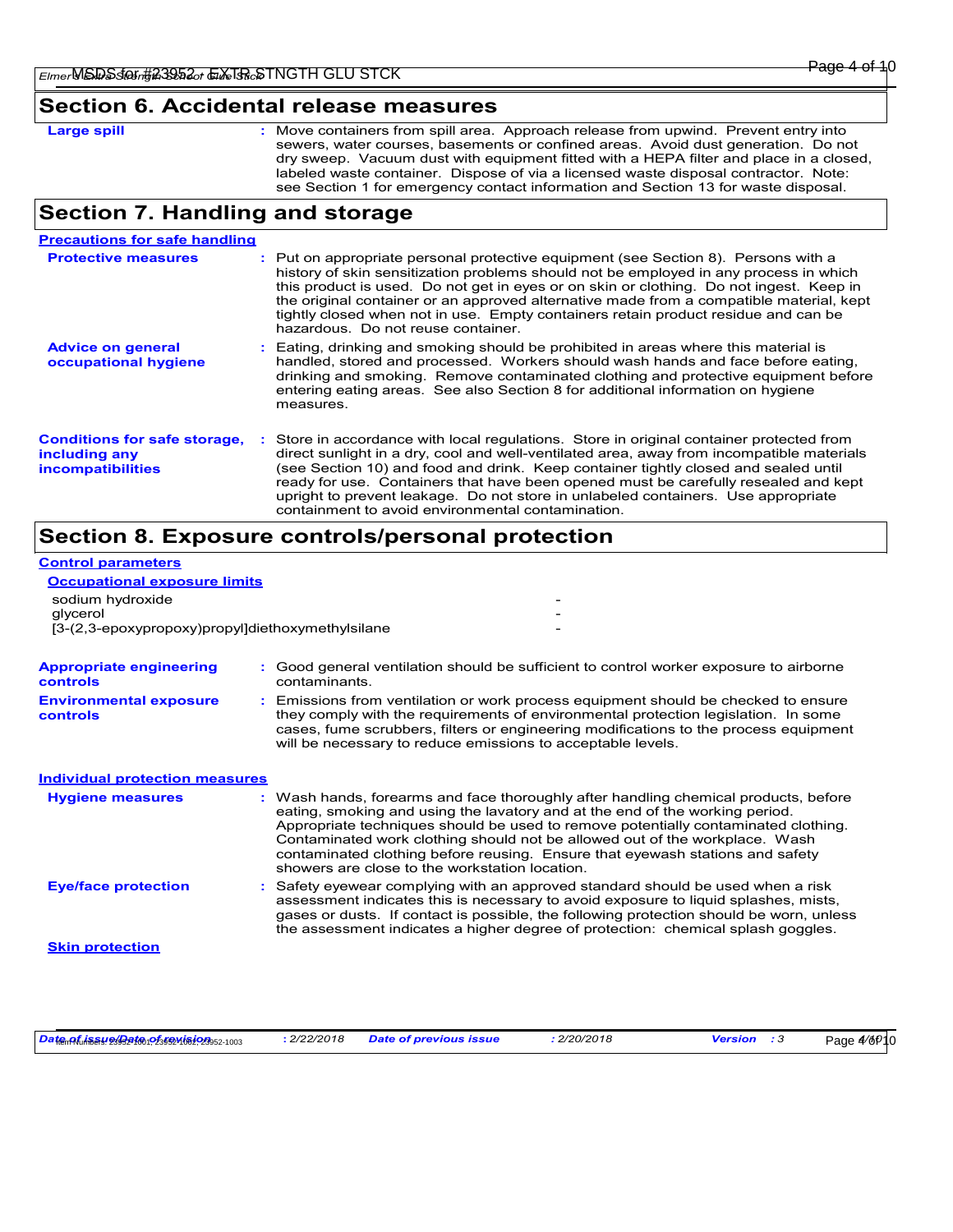### **Section 8. Exposure controls/personal protection**

| <b>Hand protection</b>        | : Chemical-resistant, impervious gloves complying with an approved standard should be<br>worn at all times when handling chemical products if a risk assessment indicates this is<br>necessary. Considering the parameters specified by the glove manufacturer, check<br>during use that the gloves are still retaining their protective properties. It should be<br>noted that the time to breakthrough for any glove material may be different for different<br>glove manufacturers. In the case of mixtures, consisting of several substances, the<br>protection time of the gloves cannot be accurately estimated. |
|-------------------------------|------------------------------------------------------------------------------------------------------------------------------------------------------------------------------------------------------------------------------------------------------------------------------------------------------------------------------------------------------------------------------------------------------------------------------------------------------------------------------------------------------------------------------------------------------------------------------------------------------------------------|
| <b>Body protection</b>        | : Personal protective equipment for the body should be selected based on the task being<br>performed and the risks involved and should be approved by a specialist before<br>handling this product.                                                                                                                                                                                                                                                                                                                                                                                                                    |
| <b>Other skin protection</b>  | : Appropriate footwear and any additional skin protection measures should be selected<br>based on the task being performed and the risks involved and should be approved by a<br>specialist before handling this product.                                                                                                                                                                                                                                                                                                                                                                                              |
| <b>Respiratory protection</b> | : Based on the hazard and potential for exposure, select a respirator that meets the<br>appropriate standard or certification. Respirators must be used according to a<br>respiratory protection program to ensure proper fitting, training, and other important<br>aspects of use.                                                                                                                                                                                                                                                                                                                                    |

## **Section 9. Physical and chemical properties**

| <b>Appearance</b>                               |    |                      |
|-------------------------------------------------|----|----------------------|
| <b>Physical state</b>                           | ÷  | Solid. [Glue Stick]  |
| <b>Color</b>                                    |    | Milky white. [Light] |
| Odor                                            | ÷  | Faint odor [Slight]  |
| <b>Odor threshold</b>                           |    | Not available.       |
| рH                                              |    | Not available.       |
| <b>Melting point</b>                            |    | Not available        |
| <b>Boiling point</b>                            |    | Not available.       |
| <b>Flash point</b>                              |    | Not available        |
| <b>Burning time</b>                             |    | Not available.       |
| <b>Burning rate</b>                             |    | Not available.       |
| <b>Evaporation rate</b>                         | Ĩ. | Not available.       |
| <b>Flammability (solid, gas)</b>                |    | Not available.       |
| Lower and upper explosive<br>(flammable) limits |    | Not available.       |
| <b>Vapor pressure</b>                           |    | Not available.       |
| <b>Vapor density</b>                            |    | Not available.       |
| <b>Relative density</b>                         |    | Not available.       |
| <b>Solubility</b>                               | ÷  | Not available.       |
| <b>Solubility in water</b>                      | ÷  | Not available.       |
| <b>Partition coefficient: n-</b>                |    | Not available.       |
| octanol/water                                   |    |                      |
| <b>Auto-ignition temperature</b>                | ÷  | Not available.       |
| <b>Decomposition temperature</b>                | ÷  | Not available.       |
| <b>SADT</b>                                     |    | Not available.       |
| Viscosity                                       |    | Not available        |
| <b>Aerosol product</b>                          |    |                      |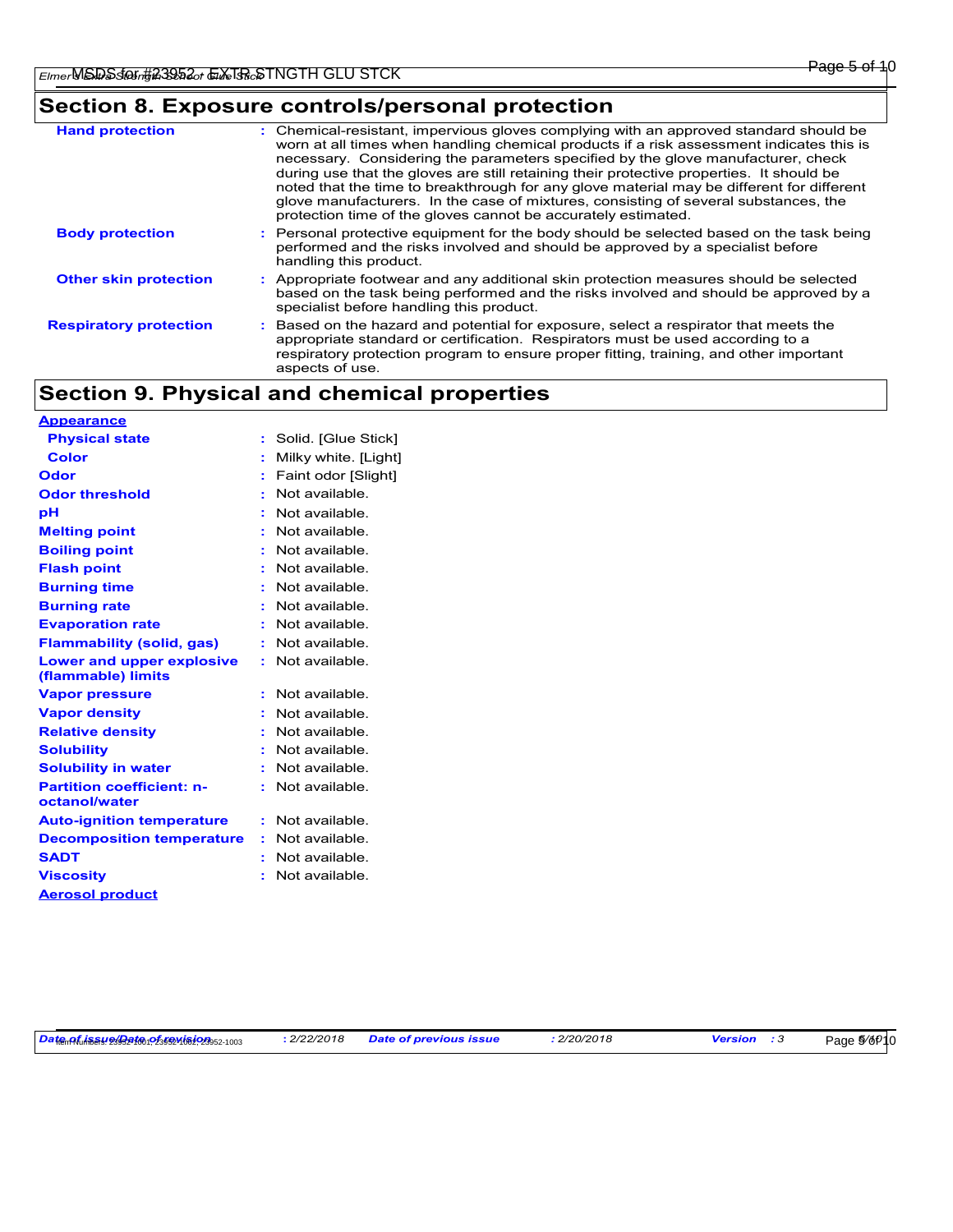### **Section 10. Stability and reactivity**

| <b>Reactivity</b>                            | : No specific test data related to reactivity available for this product or its ingredients.              |
|----------------------------------------------|-----------------------------------------------------------------------------------------------------------|
| <b>Chemical stability</b>                    | : The product is stable.                                                                                  |
| <b>Possibility of hazardous</b><br>reactions | : Under normal conditions of storage and use, hazardous reactions will not occur.                         |
| <b>Conditions to avoid</b>                   | : No specific data.                                                                                       |
| <b>Incompatible materials</b>                | : No specific data.                                                                                       |
| <b>Hazardous decomposition</b><br>products   | : Under normal conditions of storage and use, hazardous decomposition products should<br>not be produced. |

### **Section 11. Toxicological information**

### **Information on toxicological effects**

#### **Acute toxicity**

| <b>Product/ingredient name</b> | <b>Result</b> | <b>Species</b> | <b>Dose</b> | <b>Exposure</b> |
|--------------------------------|---------------|----------------|-------------|-----------------|
| glycerol                       | LD50 Oral     | Rat            | 12600 mg/kg |                 |

| <b>Irritation/Corrosion</b>    |                        |                |                          |                             |                          |
|--------------------------------|------------------------|----------------|--------------------------|-----------------------------|--------------------------|
| <b>Product/ingredient name</b> | <b>Result</b>          | <b>Species</b> | <b>Score</b>             | <b>Exposure</b>             | <b>Observation</b>       |
| sodium hydroxide               | Eyes - Severe irritant | Monkey         |                          | 24 hours 1<br>Percent       |                          |
|                                | Eyes - Mild irritant   | Rabbit         |                          | 400<br>Micrograms           |                          |
|                                | Eyes - Severe irritant | Rabbit         |                          | 24 hours 50<br>Micrograms   | $\overline{\phantom{a}}$ |
|                                | Eyes - Severe irritant | Rabbit         |                          | 1 Percent                   |                          |
|                                | Eyes - Severe irritant | Rabbit         |                          | 0.5 minutes 1<br>milligrams |                          |
|                                | Skin - Mild irritant   | Human          |                          | 24 hours 2<br>Percent       |                          |
|                                | Skin - Severe irritant | Rabbit         | $\overline{\phantom{0}}$ | 24 hours 500<br>milligrams  | $\overline{\phantom{0}}$ |
| glycerol                       | Eyes - Mild irritant   | Rabbit         |                          | 24 hours 500<br>milligrams  | $\overline{\phantom{a}}$ |
|                                | Skin - Mild irritant   | Rabbit         | $\overline{\phantom{0}}$ | 24 hours 500<br>milligrams  |                          |

#### **Sensitization**

No known significant effects or critical hazards.

#### **Mutagenicity**

No known significant effects or critical hazards.

#### **Carcinogenicity**

No known significant effects or critical hazards.

#### **Reproductive toxicity**

No known significant effects or critical hazards.

#### **Teratogenicity**

No known significant effects or critical hazards.

#### **Specific target organ toxicity (single exposure)**

No known significant effects or critical hazards.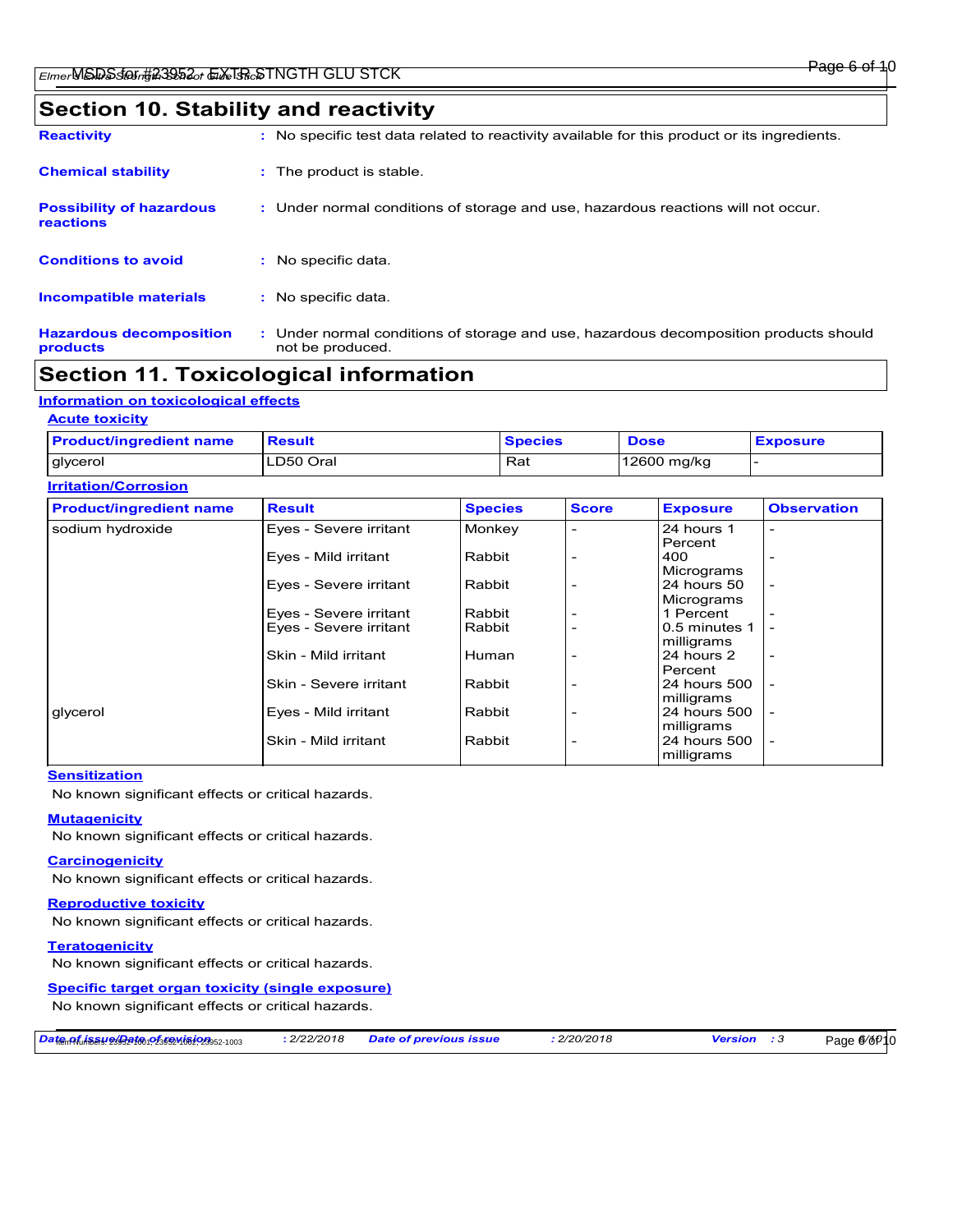### **Section 11. Toxicological information**

**Specific target organ toxicity (repeated exposure)** No known significant effects or critical hazards.

#### **Aspiration hazard**

No known significant effects or critical hazards.

| <b>Information on the likely</b> | : Not available. |
|----------------------------------|------------------|
| routes of exposure               |                  |

|                                              | Delayed and immediate effects and also chronic effects from short and long term exposure                 |
|----------------------------------------------|----------------------------------------------------------------------------------------------------------|
| <b>Short term exposure</b>                   |                                                                                                          |
| <b>Potential immediate</b><br><b>effects</b> | $:$ Not available.                                                                                       |
| <b>Potential delayed effects</b>             | : Not available.                                                                                         |
| Long term exposure                           |                                                                                                          |
| <b>Potential immediate</b><br><b>effects</b> | $:$ Not available.                                                                                       |
| <b>Potential delayed effects</b>             | : Not available.                                                                                         |
| <b>Potential chronic health effects</b>      |                                                                                                          |
| <b>General</b>                               | : Once sensitized, a severe allergic reaction may occur when subsequently exposed to<br>very low levels. |
| <b>Carcinogenicity</b>                       | : No known significant effects or critical hazards.                                                      |
| <b>Mutagenicity</b>                          | : No known significant effects or critical hazards.                                                      |
| <b>Teratogenicity</b>                        | : No known significant effects or critical hazards.                                                      |
| <b>Developmental effects</b>                 | : No known significant effects or critical hazards.                                                      |
| <b>Fertility effects</b>                     | : No known significant effects or critical hazards.                                                      |

#### **Numerical measures of toxicity**

**Acute toxicity estimates**

No known significant effects or critical hazards.

### **Section 12. Ecological information**

| <b>Toxicity</b>                |                                   |                                               |                 |  |  |
|--------------------------------|-----------------------------------|-----------------------------------------------|-----------------|--|--|
| <b>Product/ingredient name</b> | <b>Result</b>                     | <b>Species</b>                                | <b>Exposure</b> |  |  |
| sodium hydroxide               | Acute EC50 40.38 mg/l Fresh water | Crustaceans - Ceriodaphnia<br>dubia - Neonate | 48 hours        |  |  |
|                                | Acute LC50 125 ppm Fresh water    | Fish - Gambusia affinis - Adult               | 96 hours        |  |  |

#### **Persistence and degradability**

No known significant effects or critical hazards.

#### **Bioaccumulative potential**

| <b>Product/ingredient name</b> | <b>LoaP</b> <sub>ow</sub> | <b>BCF</b> | <b>Potential</b> |
|--------------------------------|---------------------------|------------|------------------|
| glycerol                       | 1.76                      |            | low              |

**Other adverse effects** : No known significant effects or critical hazards.

*Date of issue/Date of revision* Item Numbers: 23952-1001, 23952-1002, 23952-1003 **:** *2/22/2018 Date of previous issue : 2/20/2018 Version : 3*

Page 7/6<sub>p10</sub>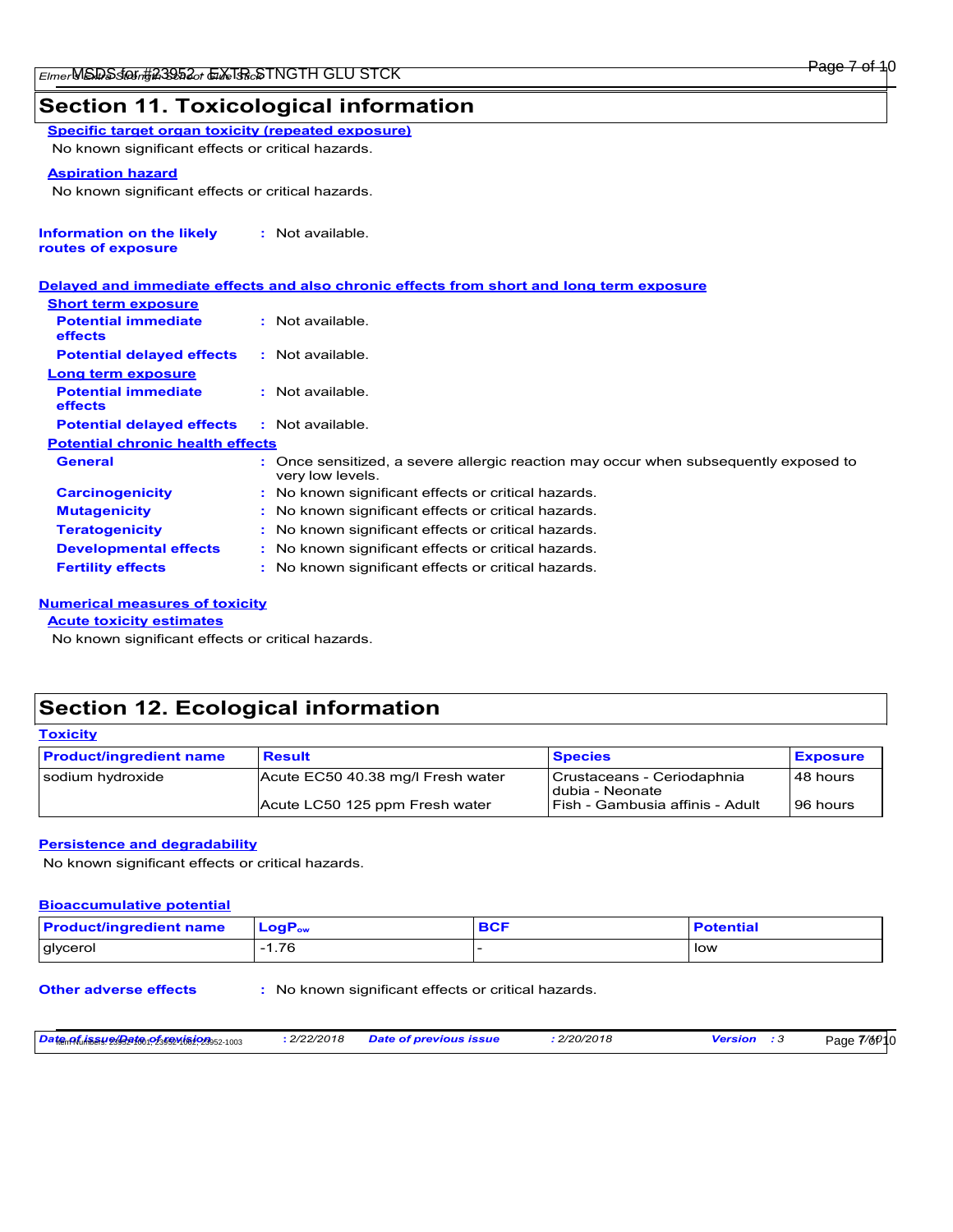### **Section 13. Disposal considerations**

**Disposal methods :**

The generation of waste should be avoided or minimized wherever possible. Disposal of this product, solutions and any by-products should at all times comply with the requirements of environmental protection and waste disposal legislation and any regional local authority requirements. Dispose of surplus and non-recyclable products via a licensed waste disposal contractor. Waste should not be disposed of untreated to the sewer unless fully compliant with the requirements of all authorities with jurisdiction. Waste packaging should be recycled. Incineration or landfill should only be considered when recycling is not feasible. This material and its container must be disposed of in a safe way. Care should be taken when handling emptied containers that have not been cleaned or rinsed out. Empty containers or liners may retain some product residues. Avoid dispersal of spilled material and runoff and contact with soil, waterways, drains and sewers.

|                                      | <b>DOT</b><br><b>Classification</b>                                                                                                                                                                                                                                                                                                                                                                                                                                                                   | <b>TDG</b><br><b>Classification</b> | <b>Mexico</b><br><b>Classification</b> | <b>IMDG</b>    | <b>IATA</b>    |
|--------------------------------------|-------------------------------------------------------------------------------------------------------------------------------------------------------------------------------------------------------------------------------------------------------------------------------------------------------------------------------------------------------------------------------------------------------------------------------------------------------------------------------------------------------|-------------------------------------|----------------------------------------|----------------|----------------|
| <b>UN number</b>                     | <b>UN3077</b>                                                                                                                                                                                                                                                                                                                                                                                                                                                                                         | Not available.                      | Not available.                         | Not available. | Not available. |
| <b>UN proper</b><br>shipping name    | ENVIRONMENTALLY<br><b>HAZARDOUS</b><br>SUBSTANCE,<br>SOLID, N.O.S.<br>(sodium hydroxide)<br>RQ (sodium<br>hydroxide)                                                                                                                                                                                                                                                                                                                                                                                  | Not available.                      | Not available.                         | Not available. | Not available. |
| <b>Transport</b><br>hazard class(es) | 9<br>∦lՒ                                                                                                                                                                                                                                                                                                                                                                                                                                                                                              | Not available.                      | Not available.                         | Not available. | Not available. |
| <b>Packing group</b>                 | Ш                                                                                                                                                                                                                                                                                                                                                                                                                                                                                                     |                                     |                                        |                |                |
| <b>Environmental</b><br>hazards      | No.                                                                                                                                                                                                                                                                                                                                                                                                                                                                                                   | No.                                 | No.                                    | No.            | No.            |
| <b>Additional</b><br>information     | <b>Reportable</b><br><b>guantity</b><br>8328.3 lbs / 3781<br>kq<br>The classification<br>of the product is<br>due solely to the<br>presence of one or<br>more US DOT-<br>listed 'Hazardous<br>substances' that<br>are subject to<br>reportable quantity<br>requirements and<br>only applies to<br>shipments of<br>packages greater<br>than, or equal to,<br>the product<br>reportable quantity.<br>Package sizes less<br>than the product<br>reportable quantity<br>are not regulated<br>as hazardous | $\overline{a}$                      |                                        |                |                |

### **Section 14. Transport information**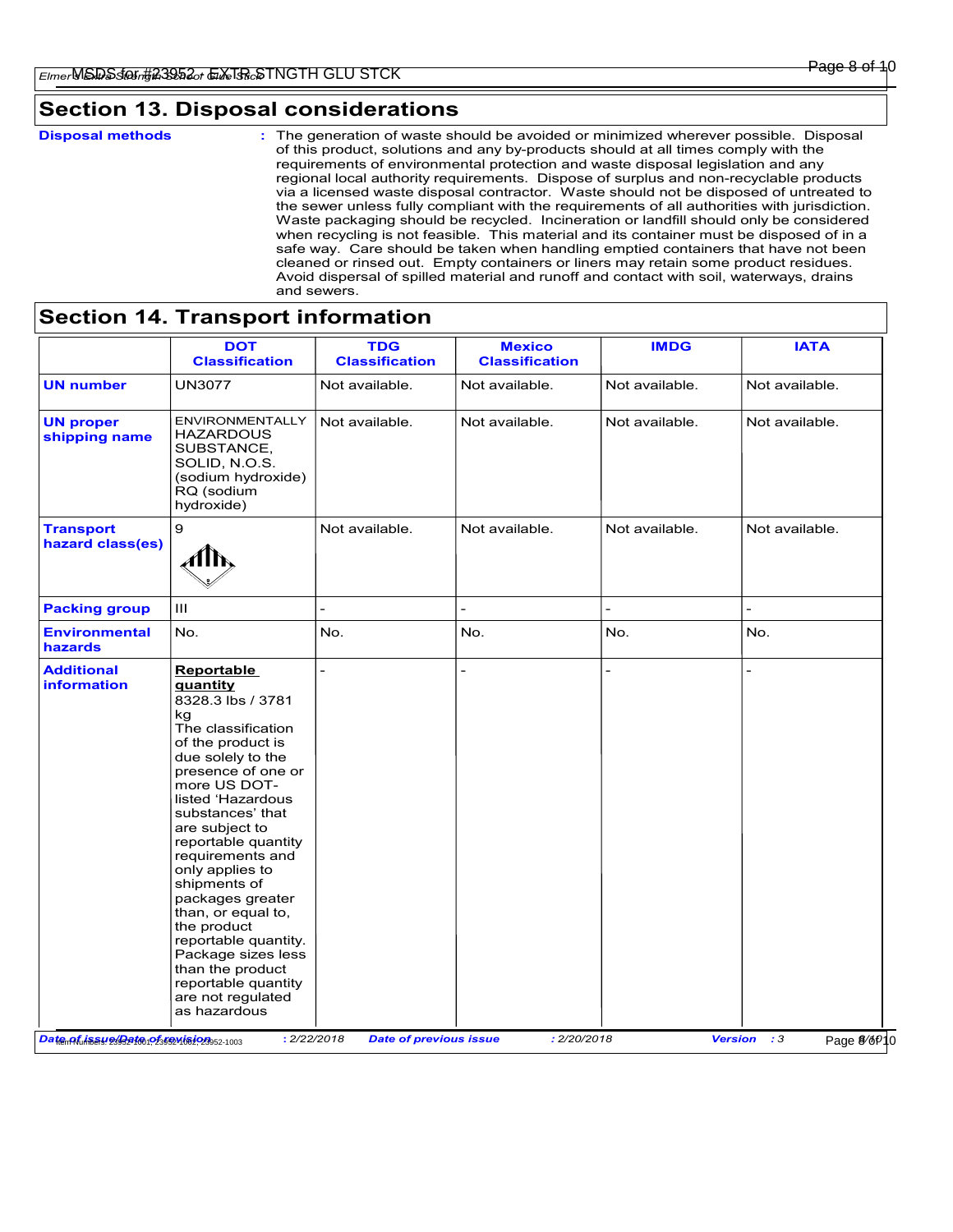|  | ' SILN | $\sim$<br>Dono<br>auc-<br>ு<br>™ |
|--|--------|----------------------------------|
|  |        |                                  |

### **Section 14. Transport information**

materials.

**Special precautions for user Transport within user's premises:** always transport in closed containers that are **:** upright and secure. Ensure that persons transporting the product know what to do in the event of an accident or spillage.

### **Section 15. Regulatory information**

**U.S. Federal regulations : United States inventory (TSCA 8b)**: Not determined. **SARA 311/312 Classification :** Immediate (acute) health hazard

**Composition/information on ingredients**

| <b>Name</b>                                              | %                       | <b>Fire</b><br>hazard | <b>Sudden</b><br>release of<br><b>pressure</b> | <b>Reactive</b> | <b>Immediate</b><br>(acute)<br>health<br>hazard | <b>Delayed</b><br>(chronic)<br>health<br>hazard |
|----------------------------------------------------------|-------------------------|-----------------------|------------------------------------------------|-----------------|-------------------------------------------------|-------------------------------------------------|
| sodium hydroxide                                         | $10.006 -$<br>14.009    | No.                   | No.                                            | No.             | Yes.                                            | No.                                             |
| glycerol<br>$[3-(2,3-\epsilon) \text{cov}(\text{prop})]$ | $2 - 5$<br>$0.05 - 0.2$ | No.<br>No.            | No.<br>No.                                     | No.<br>No.      | Yes.<br>Yes.                                    | No.<br>No.                                      |
| diethoxymethylsilane                                     |                         |                       |                                                |                 |                                                 |                                                 |

#### **California Prop. 65**

This product does not contain Chemicals known to State of California to cause cancer, birth defects, or reproductive harm.

| Canada                       |                                                                              |
|------------------------------|------------------------------------------------------------------------------|
| <b>WHMIS (Canada)</b>        | : Class E: Corrosive material                                                |
| <b>Canadian lists</b>        |                                                                              |
| <b>Canadian NPRI</b>         | : None of the components are listed.                                         |
| <b>CEPA Toxic substances</b> | : The following components are listed: Volatile organic compounds exclusions |
| <b>Canada inventory</b>      | : Not determined.                                                            |
|                              |                                                                              |

### **Section 16. Other information**

| <b>History</b>                    |                                                                                                                                                                                                                                                                                                                                                                  |
|-----------------------------------|------------------------------------------------------------------------------------------------------------------------------------------------------------------------------------------------------------------------------------------------------------------------------------------------------------------------------------------------------------------|
| Date of issue/Date of<br>revision | : 2/22/2018                                                                                                                                                                                                                                                                                                                                                      |
| Date of previous issue            | : 2/20/2018                                                                                                                                                                                                                                                                                                                                                      |
| <b>Version</b>                    | : 3                                                                                                                                                                                                                                                                                                                                                              |
| <b>Prepared by</b>                | : Product Safety.                                                                                                                                                                                                                                                                                                                                                |
| <b>Key to abbreviations</b>       | $\therefore$ ATE = Acute Toxicity Estimate<br><b>BCF</b> = Bioconcentration Factor<br>GHS = Globally Harmonized System of Classification and Labelling of Chemicals<br>IATA = International Air Transport Association<br>IMDG = International Maritime Dangerous Goods<br>LogPow = logarithm of the octanol/water partition coefficient<br>$UN = United Nations$ |

**Indicates information that has changed from previously issued version.**